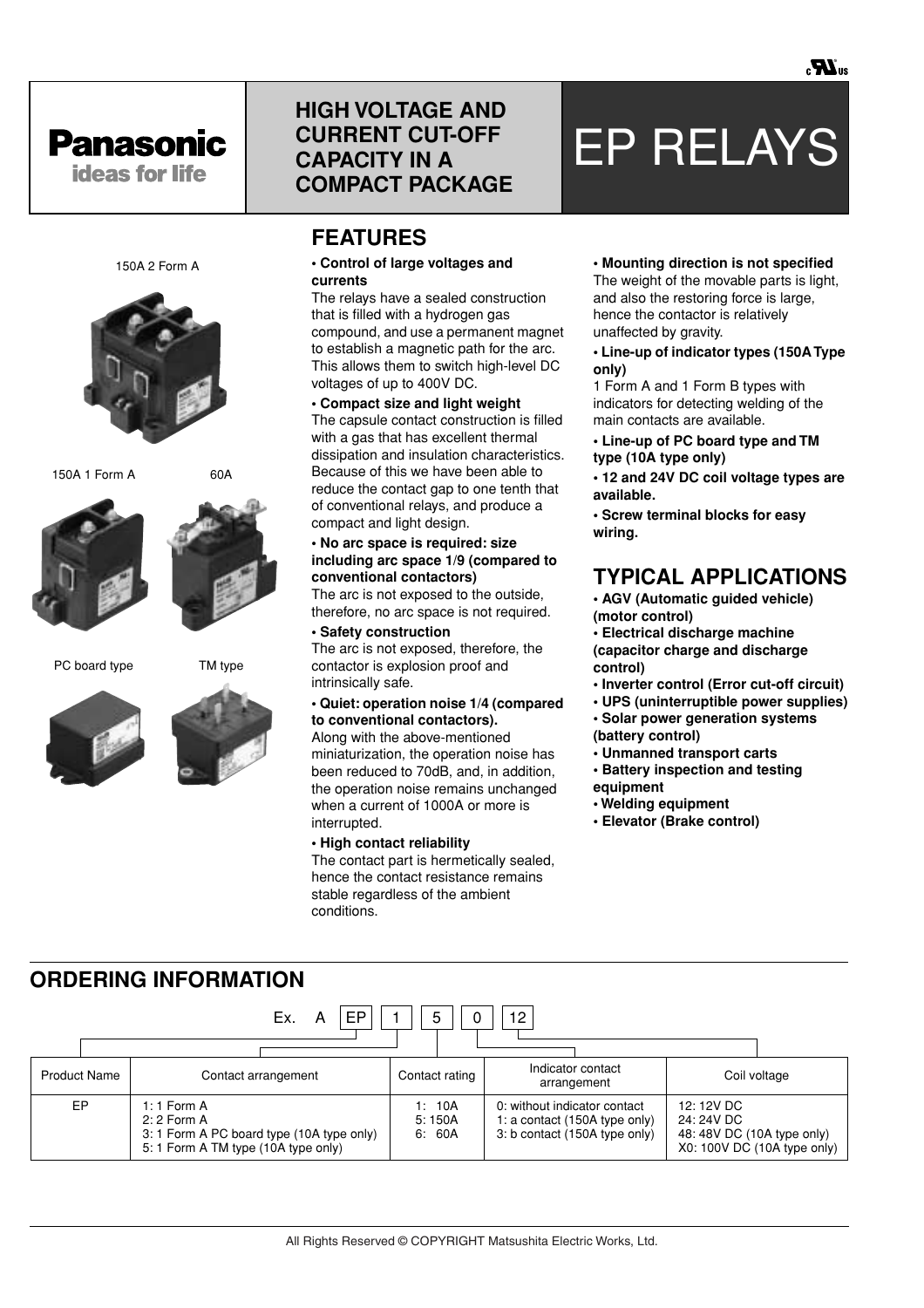# **TYPES AND COIL DATA (at 20**°**C 68**°**F)**

| Coil voltage,<br>V DC | Pick-up voltage,<br>$V$ DC (max.)<br>(at 20 $\degree$ C) | Drop-out voltage.<br>$V$ DC (min.)<br>(at 20 $\degree$ C) | Nominal coil current.<br>mA $(\pm 10\%)$<br>(at $20^{\circ}$ C) | Operating power,<br>W (12 V DC, at $20^{\circ}$ C) | Max. allowable<br>voltage,<br>V DC               |
|-----------------------|----------------------------------------------------------|-----------------------------------------------------------|-----------------------------------------------------------------|----------------------------------------------------|--------------------------------------------------|
|                       |                                                          |                                                           |                                                                 | 35W (Inrush, approx. 0.1S)                         |                                                  |
| 12 V DC               | 9 V DC                                                   | 1 V DC                                                    |                                                                 | 5W (Stable)                                        | 16 V DC                                          |
|                       |                                                          |                                                           | 0.415A                                                          | Max. 5W                                            |                                                  |
|                       |                                                          |                                                           | 1.9 A (at peak) $*$                                             | 35W (Inrush, approx. 0.1S)                         |                                                  |
| 24 V DC               | 18 V DC                                                  | 2 V DC                                                    | 2.2 A (at peak) $*$                                             | Max. $6W$ (2 Form A)                               | 32 V DC                                          |
|                       |                                                          |                                                           | 0.208A                                                          | Max. 5W                                            |                                                  |
| 12 V DC               | 9 V DC                                                   | 0.75 V DC                                                 | $0.103$ A (at peak) <sup>*</sup>                                |                                                    | 14 V DC                                          |
| 24 V DC               | 18 V DC                                                  | 1.50 V DC                                                 | $0.052$ A (at peak)*                                            |                                                    | 28 V DC                                          |
| 48 V DC               | 36 V DC                                                  | 3.98 V DC                                                 | $0.026$ A (at peak)*                                            |                                                    | 56 V DC                                          |
| 100 V DC              | 75 V DC                                                  | 8.3 V DC                                                  | $0.012$ A (at peak) <sup>*</sup>                                |                                                    | 116 V DC                                         |
| 12 V DC               | 9 V DC                                                   | 0.75 V DC                                                 | $0.103$ A (at peak)*                                            |                                                    | 14 V DC                                          |
| 24 V DC               | 18 V DC                                                  | 1.50 V DC                                                 | $0.052$ A (at peak) <sup>*</sup>                                |                                                    | 28 V DC                                          |
| 48 V DC               | 36 V DC                                                  | 3.98 V DC                                                 | $0.026$ A (at peak) <sup>*</sup>                                |                                                    | 56 V DC                                          |
| 100 V DC              | 75 V DC                                                  | 8.3 V DC                                                  | $0.012$ A (at peak)*                                            |                                                    | 116 V DC                                         |
|                       |                                                          |                                                           |                                                                 | 2.8 A (at peak) $*$                                | Max. 5W (1 Form A)<br>Approx.1.4W<br>Approx.1.4W |

Note: \*Same coil data as Indicator type.

When using a DC power supply use one that has a leeway of at least 150% current capacity.

# Packing quantity **SPARE PARTS**

| Types         | Inner  | Outer   |  |
|---------------|--------|---------|--|
| 150A 2 Form A | 1pc.   | 5pcs.   |  |
| 150A 1 Form A | 1pc.   | 10pcs.  |  |
| 60A 1 Form A  | 1pc.   | 20pcs.  |  |
| 10A 1 Form A  | 25pcs. | 100pcs. |  |

| Installing parts                 | Part No. | <b>Packing Quantity</b> |
|----------------------------------|----------|-------------------------|
| M8 nut with washer for 150A type | AEV801   | 2pcs.                   |
| M5 screw for 60A type            | AEV802   | 2pcs.                   |
| M4 screw for 30A type            | AEV803   | 2pcs.                   |
| Bus bar for 60A type             | AEV804   | 1pc.                    |
|                                  |          |                         |

# **SPECIFICATIONS**

#### **Contact**

|                                    | Type                                           | 150A type                                             | 60A type                                             | 10A type                                             |
|------------------------------------|------------------------------------------------|-------------------------------------------------------|------------------------------------------------------|------------------------------------------------------|
| Arrangement                        |                                                | 1 Form A, 2 Form A                                    | 1 Form A                                             | 1 Form A                                             |
|                                    | Nominal switching capacity<br>(resistive load) | 150A 400V DC<br>150A 277V AC                          | 60A 400V DC<br>60A 277V AC                           | 10A 400V DC                                          |
| Rating                             | Short term current                             | 300A (10min)<br>(harness wire: 40mm <sup>2</sup> )    | 120A (15min)<br>(harness wire: 15mm <sup>2</sup> )   | 15A (2min), 30A (30s)                                |
|                                    | Max. cut-off current                           | 2,500A 300V DC<br>$(3$ cycles) $#1$                   | 600A 300V DC<br>$(5$ cycles)                         |                                                      |
|                                    | Overload opening/closing rating                | 600A 300V DC<br>(Min. 25 cycles)                      | 180A 400V DC<br>(Min. 100 cycles) $#2$               | 30A 400V DC<br>(Min. 50 cycles)                      |
|                                    | Reverse cut-off current                        | -300A 200V DC<br>(Min. 25 cycles)                     | $-60A 200V$ DC<br>(Min. 1,000 cycles)#2              | $-10A 200V$ DC<br>(Min. $2.5 \times 10^3$ cycles)    |
|                                    | Contact voltage drop (Max.)                    | 0.1V<br>(When current<br>(is 150A per 1) contact set) | 0.1V<br>(When current<br>(is 60A per 1) contact set) | 0.5V<br>(When current<br>(is 10A per 1) contact set) |
| Nominal operating power            |                                                | 35W<br>(Inrush, approx 0.1s)<br>5W<br>Stable)         | Max. 5W                                              |                                                      |
|                                    | Mechanical                                     | 1 Form A: $10^5$ 2 Form A: $5 \times 10^4$            | $2 \times 10^5$                                      | 10 <sup>5</sup>                                      |
| Expected life<br>(min. operations) | Electrical                                     | $3 \times 10^3$ 150A 400V DC<br>$(L/R \le 1ms)$       | $3 \times 10^3$ 60A 400V DC<br>$(L/R \le 1ms^{2})$   | $7.5 \times 10^4$ 10A 400V DC<br>$(L/R \le 1ms^{2})$ |

#### **Notes:**

Same specifications as the 12 V type.

#1 Condition: Nominal switching 100cycles, each cut off 2,500A

#2 Conditions: Varistor used for coil surge absorption. Note: if a diode is used the life will be lower.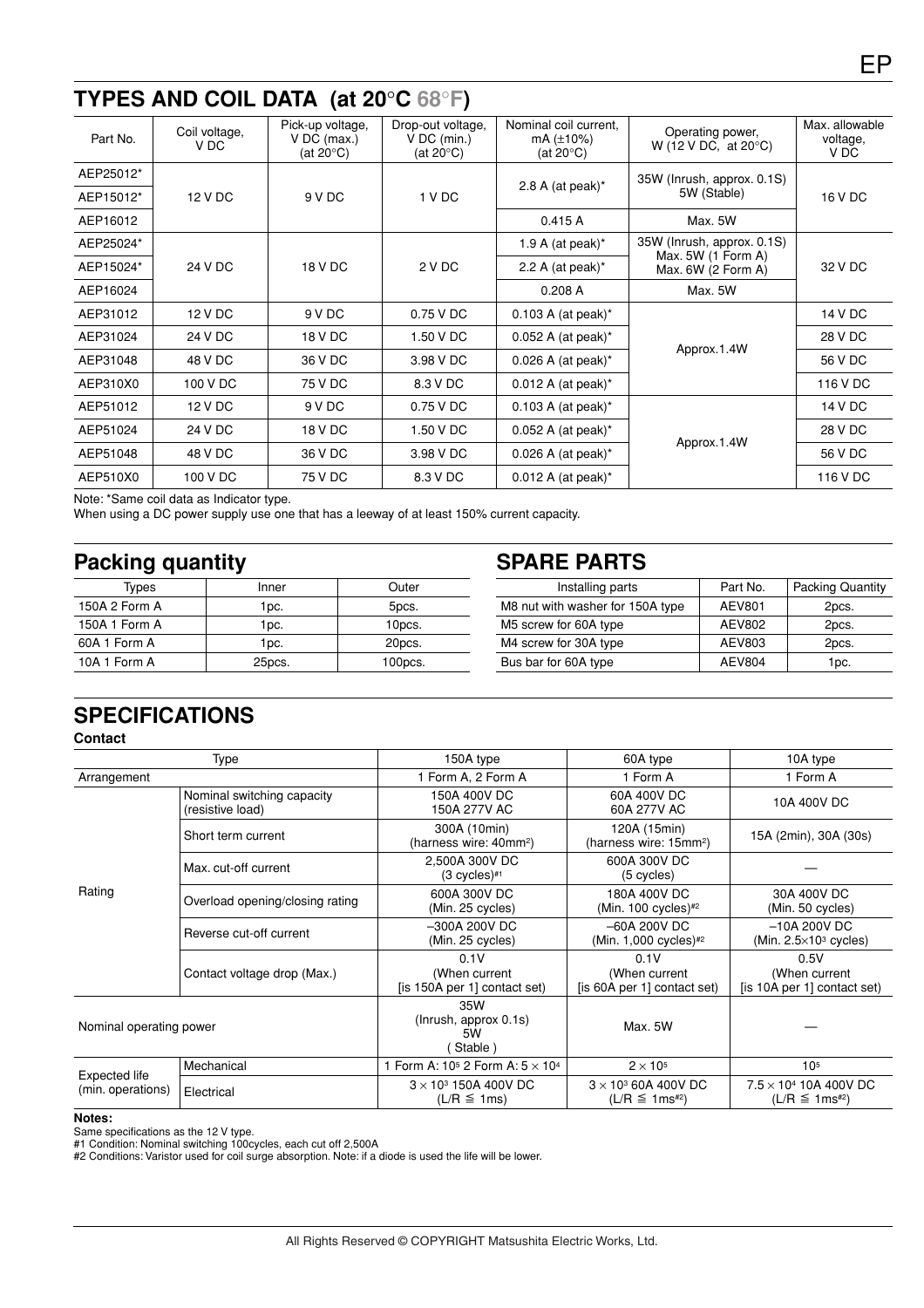### EP

#### **Characteristics**

| Initial insulation resistance                                                   |                          | Min. 100 ΜΩ (at 500 V DC)* <sup>1</sup>                                                                       |  |  |
|---------------------------------------------------------------------------------|--------------------------|---------------------------------------------------------------------------------------------------------------|--|--|
|                                                                                 | Between open contacts    | AC 2,500 Vrms for 1 min.*2                                                                                    |  |  |
| Initial breakdown voltage                                                       | Between contact and coil | AC 2,500 Vrms for 1 min.*2                                                                                    |  |  |
| Operate time (at 20°C) (at nominal voltage)                                     |                          | Max. 50ms*3                                                                                                   |  |  |
| Reset time (without diode) (at $20^{\circ}$ C) (at nominal voltage)             |                          | Max. 30ms*4                                                                                                   |  |  |
| Shock resistance                                                                | Functional               | Min. 196 m/s <sup>2</sup> {20 G}* <sup>5</sup>                                                                |  |  |
|                                                                                 | Destructive              | Min. 490 m/s <sup>2</sup> {50 G}* <sup>6</sup>                                                                |  |  |
| Vibration resistance                                                            | Functional               | 43 m/s <sup>2</sup> {4.4 G} 10 to 200Hz <sup>*7</sup>                                                         |  |  |
|                                                                                 | Destructive              | 43 m/s <sup>2</sup> {4.4 G} 10 to 200 Hz <sup>*8</sup>                                                        |  |  |
| Conditions for operation, transport and<br>storage (Not freezing and condensing | Ambient temperature      | $-40^{\circ}$ C to $+80^{\circ}$ C <sup>*9</sup><br>$-40^{\circ}$ F to $+176^{\circ}$ F                       |  |  |
| at low temperature)                                                             | Humidity                 | 5 to 85% R.H.                                                                                                 |  |  |
| Unit weight                                                                     |                          | 150 A 1 Form A: 600 g 21.16oz<br>150 A 2 Form A: 1,100 g 38.80oz<br>60 A: 340 g 12.00oz<br>10 A: 80 g 2.820oz |  |  |

#### **Remarks**

\*1 Measurement at same location as "Initial breakdown voltage" section.

\*2 Detection current: 10mA.

\*3 Nominal voltage applied to the coil,excluding bounce time.

\*4 Nominal voltage applied to the coil.

- \*5 Half-wave pulse of sine wave: 11 ms; detection time: 10µs.
- 

#### **Indicator ratings**

| Arrangement                                                                                                                | 1 Form A            | 1 Form B |  |  |  |
|----------------------------------------------------------------------------------------------------------------------------|---------------------|----------|--|--|--|
| Material                                                                                                                   | Gold-clad           |          |  |  |  |
| Rating (resistive load)                                                                                                    | 0.1 A 30 V DC       |          |  |  |  |
| Contact resistance                                                                                                         | Max. 100 m $\Omega$ |          |  |  |  |
| <b>All and the distribution of the state of a state formula of <math>\mathbb{R}</math> All and <math>\mathbb{R}</math></b> |                     |          |  |  |  |

\*6 Half-wave pulse of sine wave: 6 ms.

\*7 Detection time: 10 µs. \*8 3 directions,each 4 hours. \*9 Storage:Max.85°C 185°F.

Note: Indicator type is only available for the 150 A type.

# **DIMENSIONS** mm inch

### **150A 2 Form A**

 $4.95.5401$  $30$ € 4<u>F</u><br>2C Ć  $\overline{10}$ 30 <del>-</del> 04 7.7 <sup>3</sup>4<sup>5</sup> 678 .303 <sup>2</sup>9 Œ 1 ZYX. **90.0 78.0**<br>3.543 3.071 65 $\frac{3.543}{1}$   $\frac{3.071}{1}$   $\frac{1}{2}$   $\frac{1}{2}$   $\frac{1}{2}$   $\frac{1}{2}$   $\frac{1}{2}$   $\frac{1}{2}$   $\frac{1}{2}$   $\frac{1}{2}$   $\frac{1}{2}$   $\frac{1}{2}$   $\frac{1}{2}$ **34.0 73.0**<br>1.339 2.874 .374 7 29.0 1.142 Coil input terminal (M3.5) 160 <del>- 110</del> - 102  $\begin{array}{|c|c|c|c|c|}\n\hline\n\text{I} & \text{I} & \text{I} & \text{I} & \text{I} & \text{I} & \text{I} & \text{I} & \text{I} & \text{I} & \text{I} & \text{I} \\
\hline\n\text{I} & \text{I} & \text{I} & \text{I} & \text{I} & \text{I} & \text{I} & \text{I} & \text{I} \\
\hline\n\text{I} & \text{I} & \text{I} & \text{I} & \text{I} & \text{I} & \text{I} & \text{I} & \text{I} & \text{I} \\
\hline\n$  $-3.5$  $\frac{6}{236}$ 5 27.0 1.063 .197  $\frac{66.0 2.598}{76.0^{40.2} 2.992}$ 96.0 3.7 M8 nut; AEV801 (terminal height) 20.0 .787 (terminal height) 73.5 2.894 (terminal height) heidr  $\Box$  $\Box$ minal 87.1 3.42 20.0 ┐ 26.0 1.024 26.0 1.024 13.0 .512 Plate (Part No., rating, schematic and Lot No.)



Mounting dimensions



#### **General tolerance:**

less than 10 .394 ±0.3 ±.012 10 .394 to 50 1.969 ±0.6 ±.024 more than 50 1.969 ±1.0 ±.039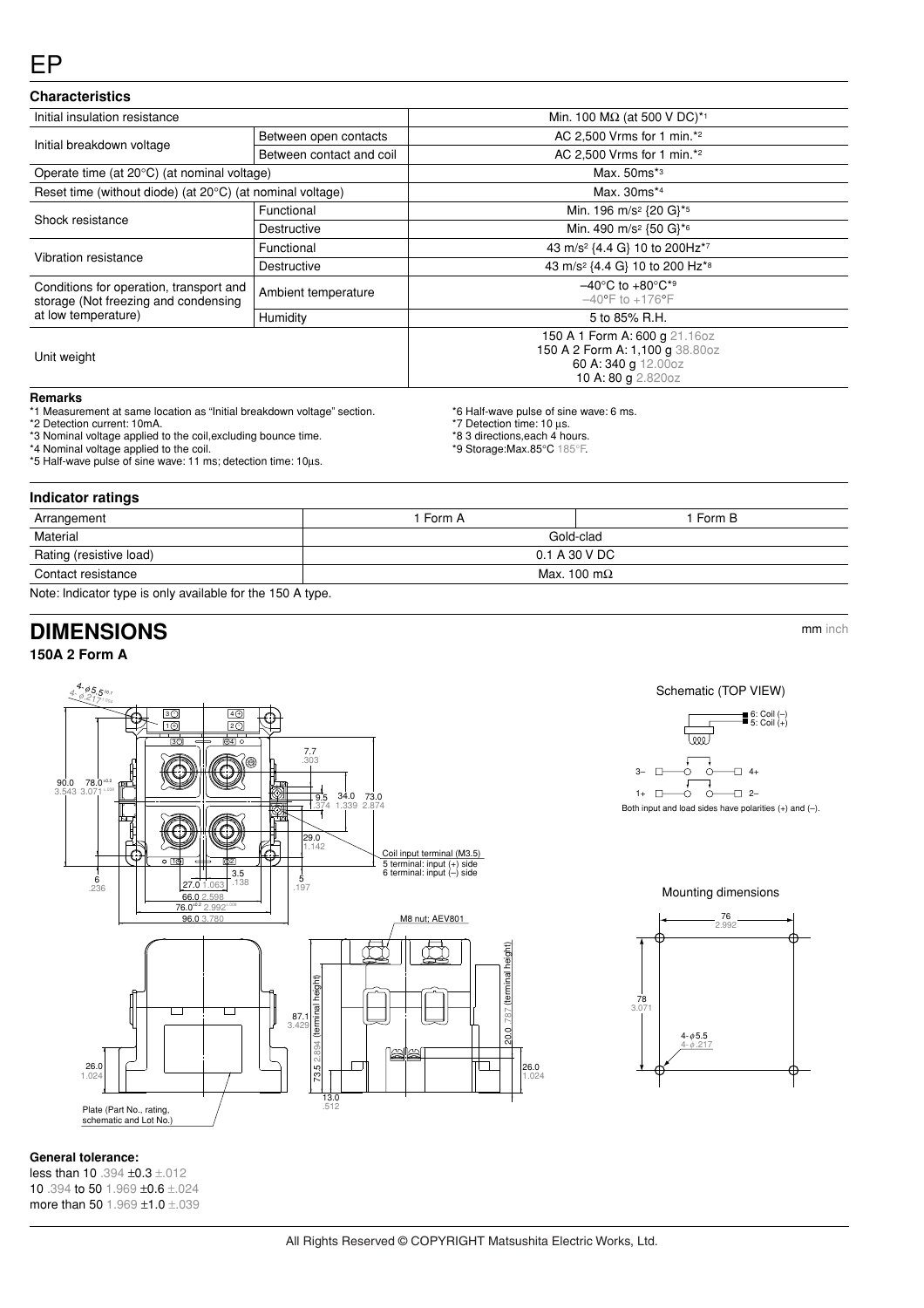# EP

#### mm inch









Mounting dimensions



**General tolerance:**

less than 10 .394 ±0.3 ±.012 10 .394 to 50 1.969 ±0.6 ±.024 more than 50 1.969 ±1.0 ±.039

#### **150A 1 Form A**



Schematic (TOP VIEW)



Mounting dimensions



#### **General tolerance:**

less than 10 .394 ±0.3 ±.012 10 .394 to 50 1.969 ±0.6 ±.024 more than 50 1.969 ±1.0 ±.039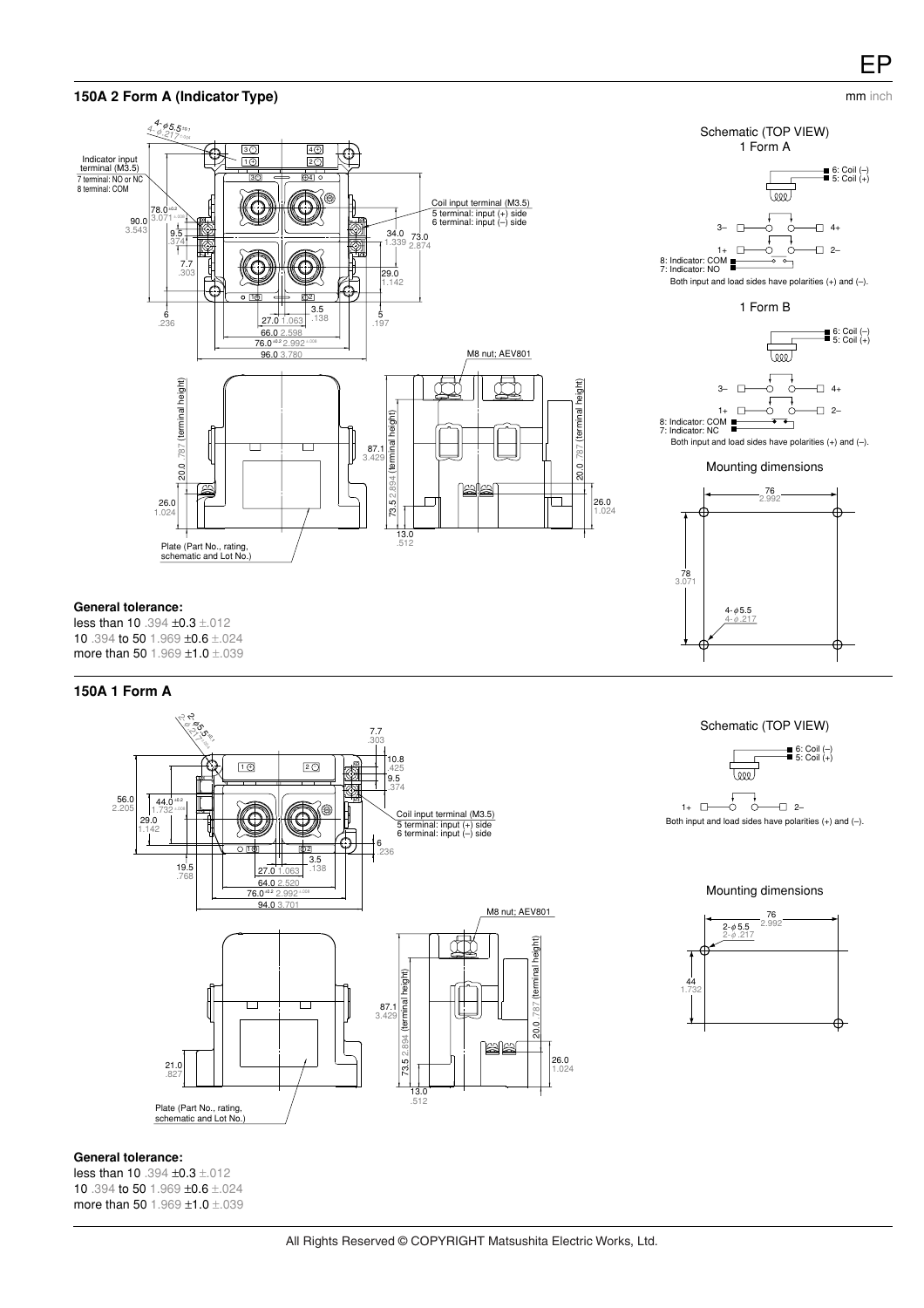### **150A 1 Form A (Indicator Type)**



## Schematic (TOP VIEW) 1 Form A 6: Coil (–) 5: Coil (+) leee  $1+$   $\Box$   $\rightarrow$   $\rightarrow$   $\Box$   $\rightarrow$ 8: Indicator: COM 7: Indicator: NO Both input and load sides have polarities (+) and (–). 1 Form B

mm inch



Mounting dimensions



#### **General tolerance:**

less than 10 .394  $\pm$ 0.3  $\pm$ .012 10 .394 to 50 1.969 ±0.6 ±.024 more than 50 1.969 ±1.0 ±.039

#### **60A**



Schematic (TOP VIEW)



Mounting dimension



### **General tolerance:**

less than 10 .394 ±0.3 ±.012 10 .394 to 50 1.969 ±0.6 ±.024 more than 50 1.969 ±1.0 ±.039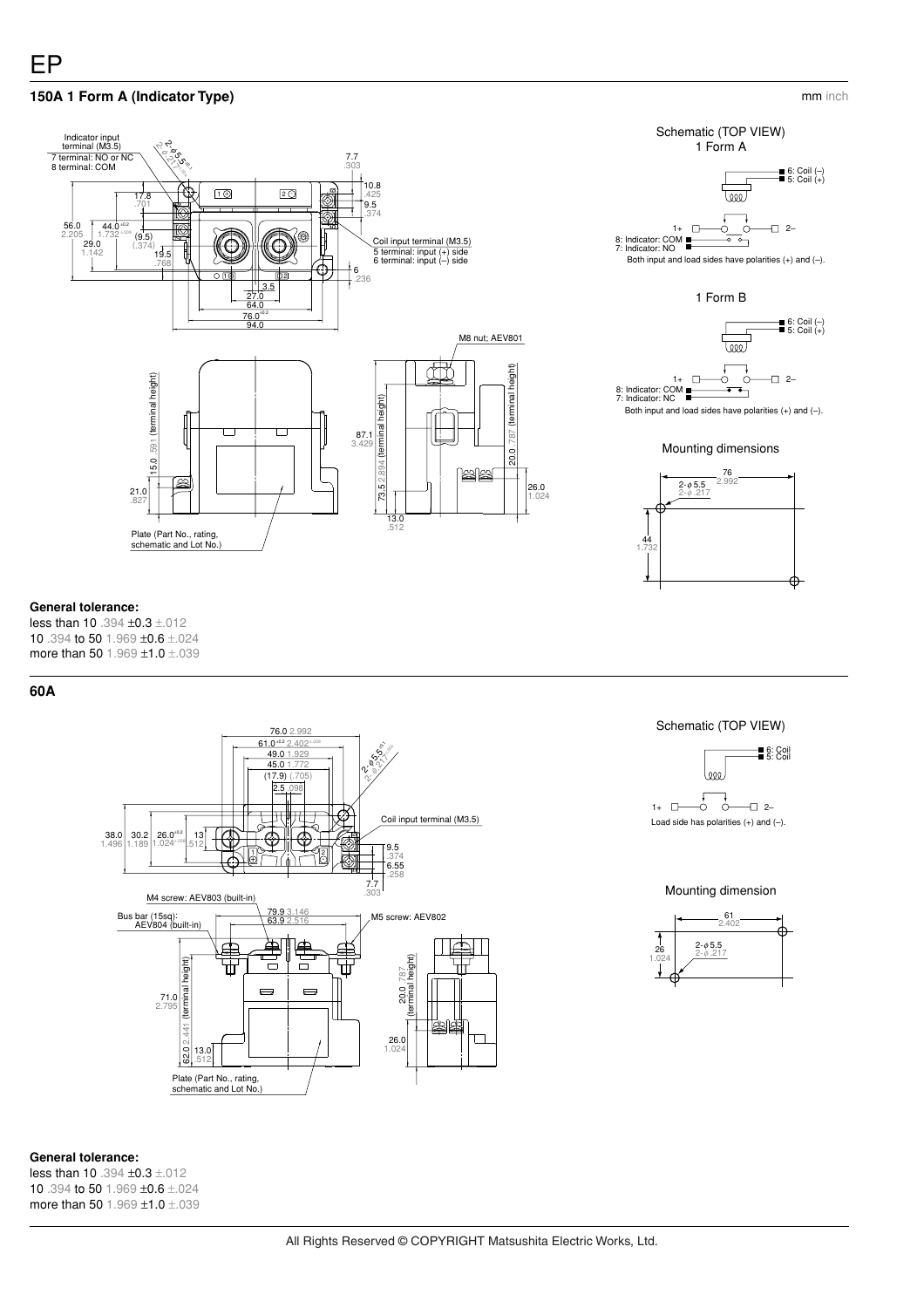mm inch

#### **10A PC board type**



#### **General tolerance:**

less than 10 .394 ±0.3 ±.012 10 .394 to 50 1.969 ±0.6 ±.024 more than 50 1.969  $\pm$ 1.0  $\pm$ .039

#### **10A TM type**



#### **General tolerance:**

less than 10 .394 ±0.3 ±.012 10 .394 to 50 1.969 ±0.6 ±.024 more than 50 1.969  $\pm$ 1.0  $\pm$ .039

### **REFERENCE DATA**

1-(1) Ambient temperature characteristics (150 A type) Sample: AEP15012, 3pcs



1-(2) Ambient temperature characteristics Sample: AEP16012, 3pcs



1-(3) Ambient temperature characteristics Sample: AEP51012, 3pcs



### Schematic (TOP VIEW)



Load sides have polarities  $(+)$  and  $(-)$ .

### Mounting dimensions



- Notes: 1. We recommend through-hole plating with land on both sides.
	- 2. Be careful of the insulation distance between land patterns with regards to the circuit voltage you will use.





Load sides have polarities (+) and (–).

#### Mounting dimensions

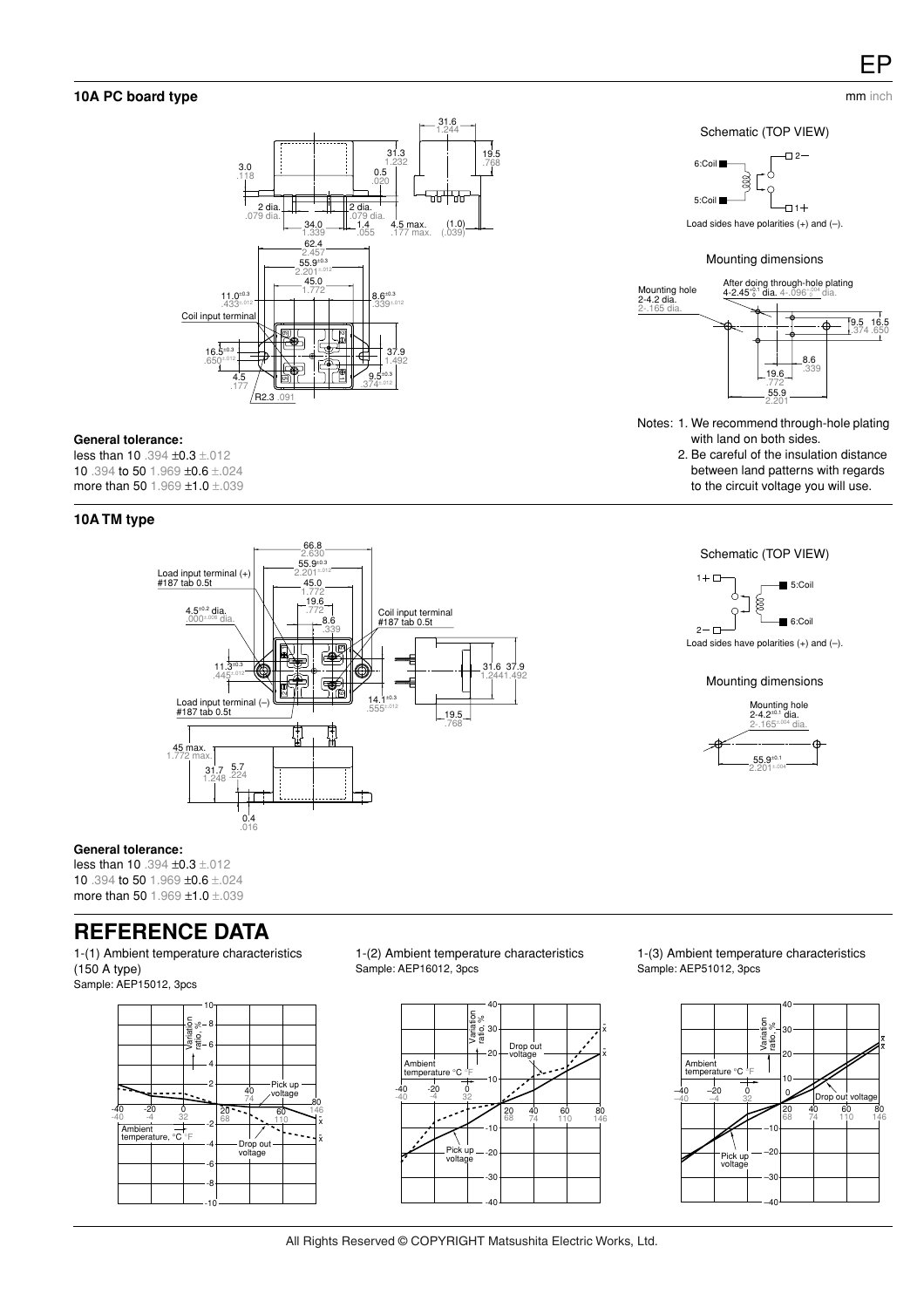







### **NOTES**

#### **1. When installing the relay, always use washers to prevent loosening of the screws.**

Tighten each of the screws within the rated ranges given below. Exceeding the maximum torque may result in breakage. Mounting is possible in either direction.

- M8 screw (150 A main terminal): 8 to 10 N·m
- M5 screw (150 A, 60 A main unit mounting section): 2.5N·m to 3.6N·m
- M4 screw (60 A main terminal): 1.8 to 2.7 N·m
- M3.5 screw (Input terminal): 0.84 to 1.2 N·m
- M4 screw (10 A PC board type main unit mounting section): 0.98N·m to 1.2N·m (10 A TM type main unit mounting section): 1.8N·m to 2.7N·m

#### **2. The coils (150 A type) and the contacts (10 A, 60 A, 150 A) of the relay are polarized. Please follow instructions in the connection schematic when connecting the coils and contacts.**

The 150 A type contains a reverse surge voltage absorption circuit; therefore a surge protector is not needed.

We recommend installing a surge protector varistor (ZNR) for the 10 A and the 60 A types. Avoid using a diode as this may result in decreased cut-off capability.

**3. As a general rule, do not use a relay if it has been dropped.**

**4. Avoid mounting the relay in strong magnetic fields (near a transformer or magnet) or close to an object that radiates heat.**

#### **5. Electrical life**

This relay is a high-voltage direct-current switch. In its final breakdown mode, it may lose the ability to provide the proper cut-off. Therefore, do not exceed the indicated switching capacity and life. (Please treat the relay as a product with limited life and replace it when necessary.)

In the event that the relay loses cut-off ability, there is a possibility that burning may spread to surrounding parts, so configure the layout so that the power is turned off within one second.

**6. Permeation life of internal gas** This relay uses a hermetically encased contact (capsule contact) with gas inside. The gas has a permeation life that is affected by the temperature inside the capsule contact (ambient temperature + temperature rise due to flow of electrical current). For this reason, make sure the ambient operating temperature is between  $-40$  and  $80^{\circ}$ C  $-40$  and  $+176^{\circ}$ F, and the ambient storage temperature is between  $-40$  and  $85^{\circ}$ C  $-40$  and  $+185^{\circ}$ F.

**7. The case is designed to remain in place during normal use and handling.** If the case is removed, the relay will not function as intended and its performance cannot be guaranteed.

**8. If the power is turned off and then immediately on after applying the rated voltage (current) continuously to the relay's coil and contact, the resistance of the coil will increase due to a rise in the coil temperature. This causes the pick-up voltage to rise, and possibly exceed the rated pick-up voltage. In these circumstances, take measures such as reducing the load current, limiting the duration of current flow, and applying a coil voltage higher than the rated operating voltage (quick start).**

#### **9. Coil operating power**

Pure DC current should be applied to the coil. The wave form should be rectangular. If it includes ripple, the ripple factor should be less than 5%. However, check the actual circuit since the characteristics may be slightly different. The coil must only be supplied with its rated voltage. The voltage waveform supplied to the coil should be rectangular.